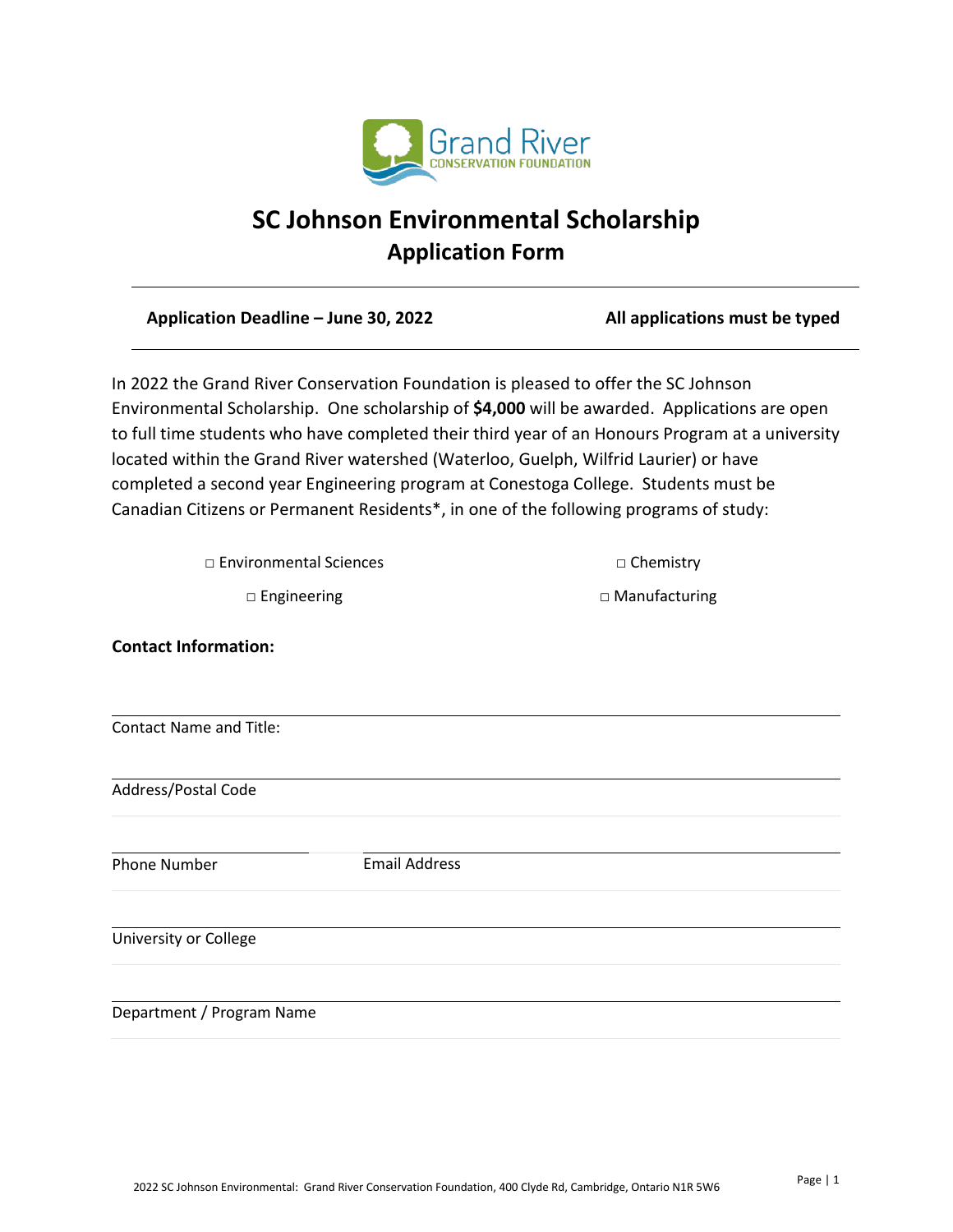## **Your work experience:**

Please list jobs (including summer employment) you have held in the past  $3 - 4$  years.

| <b>JOB ASSIGNMENT</b> | <b>EMPLOYER</b> | <b>EMPLOYMENT DATES</b> |
|-----------------------|-----------------|-------------------------|
|                       |                 |                         |
|                       |                 |                         |
|                       |                 |                         |
|                       |                 |                         |

#### **Your Extracurricular Activities:**

Please list your extra-curricular and community activities (excluding jobs) during the last 3 - 4 years in order of their interest to you.

| <b>ACTIVITY</b> | <b>PARTICIPATION DATES</b> | <b>POSITIONS HELD</b> |
|-----------------|----------------------------|-----------------------|
|                 |                            |                       |
|                 |                            |                       |
|                 |                            |                       |
|                 |                            |                       |

## **Your Scholastic Distinctions:**

Please list the scholastic distinctions/awards you have received.

| <b>NAME OF AWARD</b> | <b>YEAR RECEIVED</b> | WHY DID YOU RECEIVE IT? |
|----------------------|----------------------|-------------------------|
|                      |                      |                         |
|                      |                      |                         |
|                      |                      |                         |
|                      |                      |                         |

#### **Your Career Objectives:**

Please indicate in a typewritten narrative:

- 1. Your career objectives
- 2. Your interest in this scholarship
- 3. The reasons why you should be awarded this scholarship

#### **Your Transcripts:**

Please attach a current Original Official University / College transcript.

#### **Letters of Reference:**

Please attach a letter of reference from your research advisor and another professor.